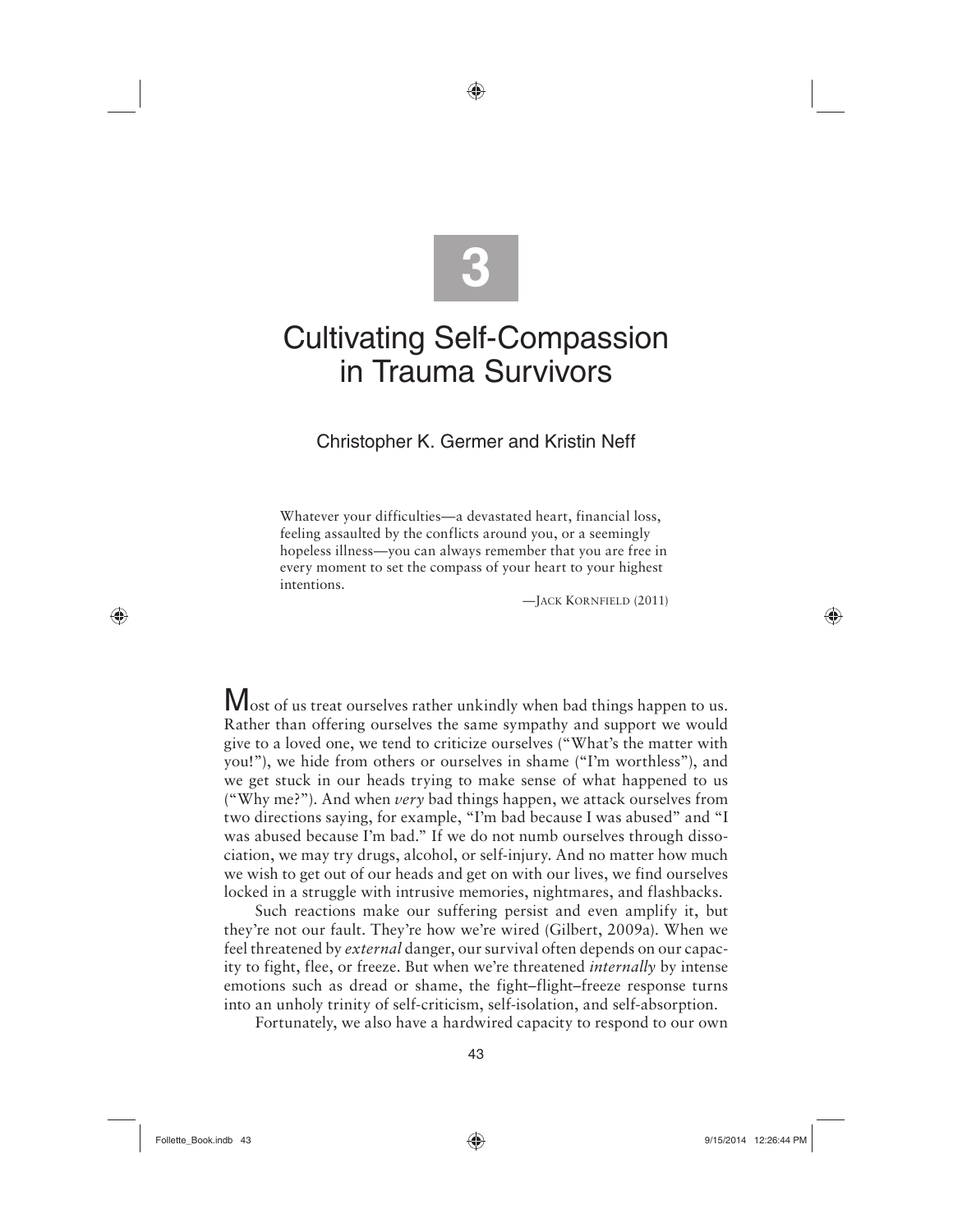♠

suffering in a soothing, healing way—*self-compassion*. The Dalai Lama (1995) defines compassion as "an openness to suffering with the wish to relieve it," and *self*-compassion is that same attitude directed toward oneself. This may seem like a tall order to a person suffering from childhood abuse, neglect, or later trauma, but self-compassion has been linked to so many measures of psychological well-being and mental health, including emotional resilience in the face of negative events, that it warrants careful consideration. Additionally, therapists working in any treatment model cognitive-behavioral, psychodynamic, humanistic, family systems—can help their clients *cultivate* self-compassion. This chapter reviews our current understanding of self-compassion and offers suggestions for helping traumatized clients treat themselves with greater care, understanding, and respect.

# **What Is Self-Compassion?**

Self-compassion is a relatively new psychological construct derived from ancient Buddhist contemplative psychology. Neff (2003), a developmental psychologist and student of Buddhist meditation, first defined the concept and developed the Self-Compassion Scale (SCS) that is used in most research. Self-compassion has three main components: (1) self-kindness, (2) a sense of common humanity, and (3) mindfulness. *Self-kindness* entails being warm and caring toward ourselves when things go wrong in our lives. *Common humanity* recognizes the shared nature of suffering when difficult situations arise, rather than feeling desperately alone. And *mindfulness* refers here to the ability to open to painful experience ("this hurts!") with nonreactive, balanced awareness. Taken together, self-compassion is precisely the opposite of our typical reaction to internal threat—self-criticism, self-isolation, and self-absorption.

Even in ancient times, the Buddha prescribed kindness, a sense of common humanity, and mindfulness as an antidote to unrealistic fear and dread. Our current method of practicing loving-kindness meditation derives from a talk given by the Buddha to a group of monks who were too terrified to live in the forest and practice meditation during the rainy season. An excerpt from that discourse (*metta sutta*) reads as follows:

> Let no one work to undo another. Let no one think badly of anyone. Either with anger or with violent thoughts, One would not wish suffering on others. Just as a mother would watch over her Son—her one and only son—with her life, In just the same way develop a mind

⊕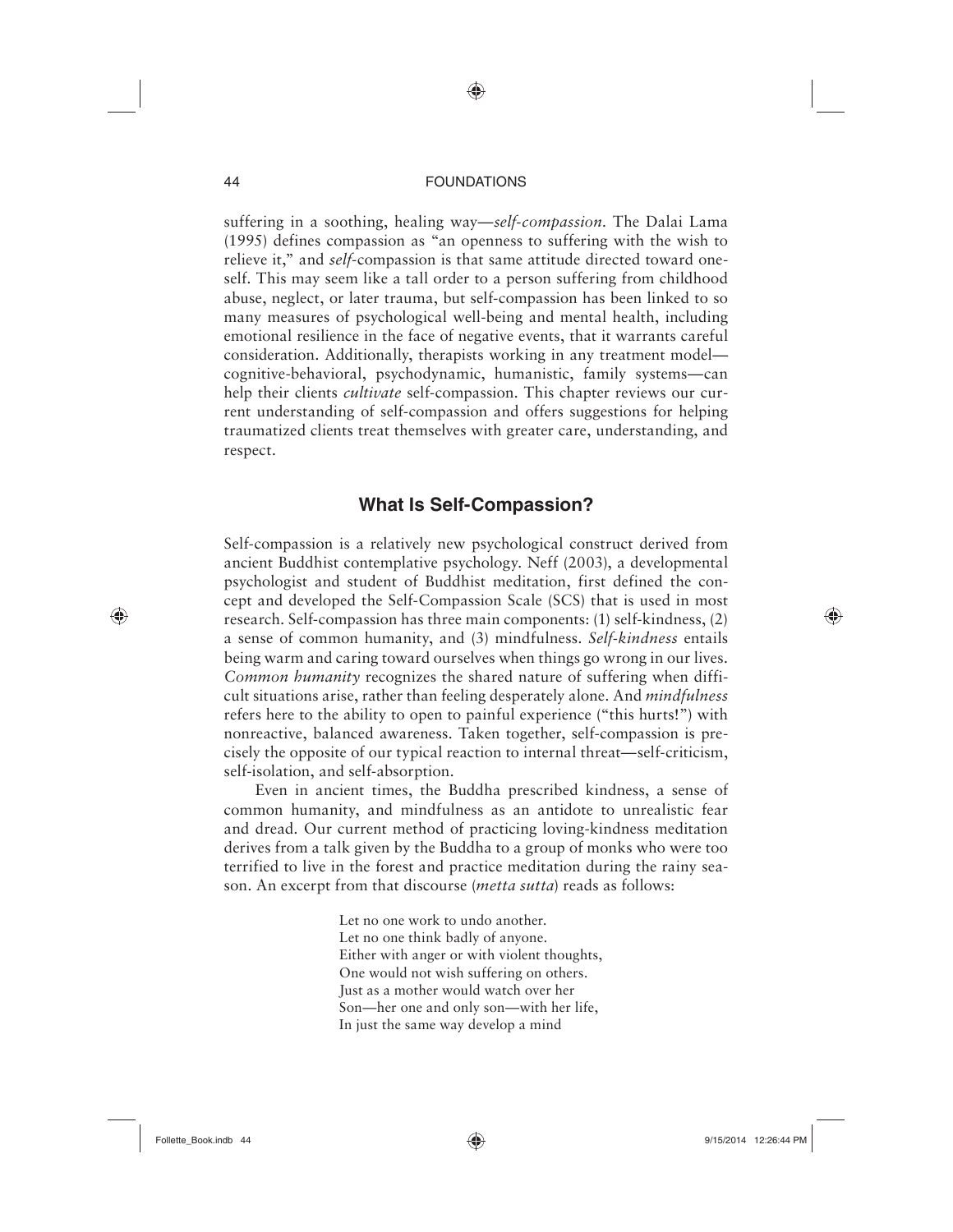♠

Unbounded toward all living creatures. Develop a mind of loving kindness Unbounded toward the entire world: Above and below and all the way 'round, With no holding back, no loathing, no foe. (Olendzki, 2008)<sup>1</sup>

By shifting their mind-set from fear to loving-kindness, the monks were able to return to the forest and meditate until they could resume their wanderings when the monsoon season ended.

In those days, a "mind of loving-kindness, unbounded toward the entire world" included oneself as well. Because everyone is born with the wish to be happy and free from suffering, the practice of cultivating compassion toward others traditionally begins by anchoring our awareness in how we naturally feel toward ourselves. Ironically, in modern times, it is easier to evoke loving states of mind by remembering how we feel toward *others*—special people or other living beings—and then sneak ourselves into that circle of compassion to evoke love for ourselves. Self-compassion feels especially foreign to people suffering from shame and self-criticism as a consequence of trauma, but it is no less essential.

# **Self-Compassion and Trauma**

Three symptom clusters commonly found in posttraumatic stress disorder (PTSD) are (1) arousal, (2) avoidance, and (3) intrusions. Interestingly, these three categories closely correspond to the stress response (fight–flight– freeze) and to our reactions to internal stress (self-criticism, self-isolation, and self-absorption) mentioned earlier (see Figure 3.1). Together they point toward self-compassion as a healthy, alternative response to trauma. Selfkindness can have a calming effect on autonomic hyperarousal, common humanity is an antidote to hiding in shame, and balanced, mindful awareness allows us to disentangle ourselves from intrusive memories and feelings.

Research shows that people who lack self-compassion are likely to have critical mothers, to come from dysfunctional families, and to display insecure attachment patterns (Neff & McGeehee, 2010; Wei, Liao, Ku, & Shaffer, 2011). Childhood emotional abuse is associated with lower selfcompassion, and individuals with low self-compassion experience more emotional distress and are more likely to abuse alcohol or make a serious suicide attempt (Tanaka, Wekerle, Schmuck, Paglia-Boak, & the MAP Research Team, 2011; Vettese, Dyer, Li, & Wekerle, 2011). Research also indicates that self-compassion mediates the relationship between childhood maltreatment and later emotional dysregulation, meaning that abused

⊕

<sup>&</sup>lt;sup>1</sup>Reprinted with permission from Andrew Olendzki.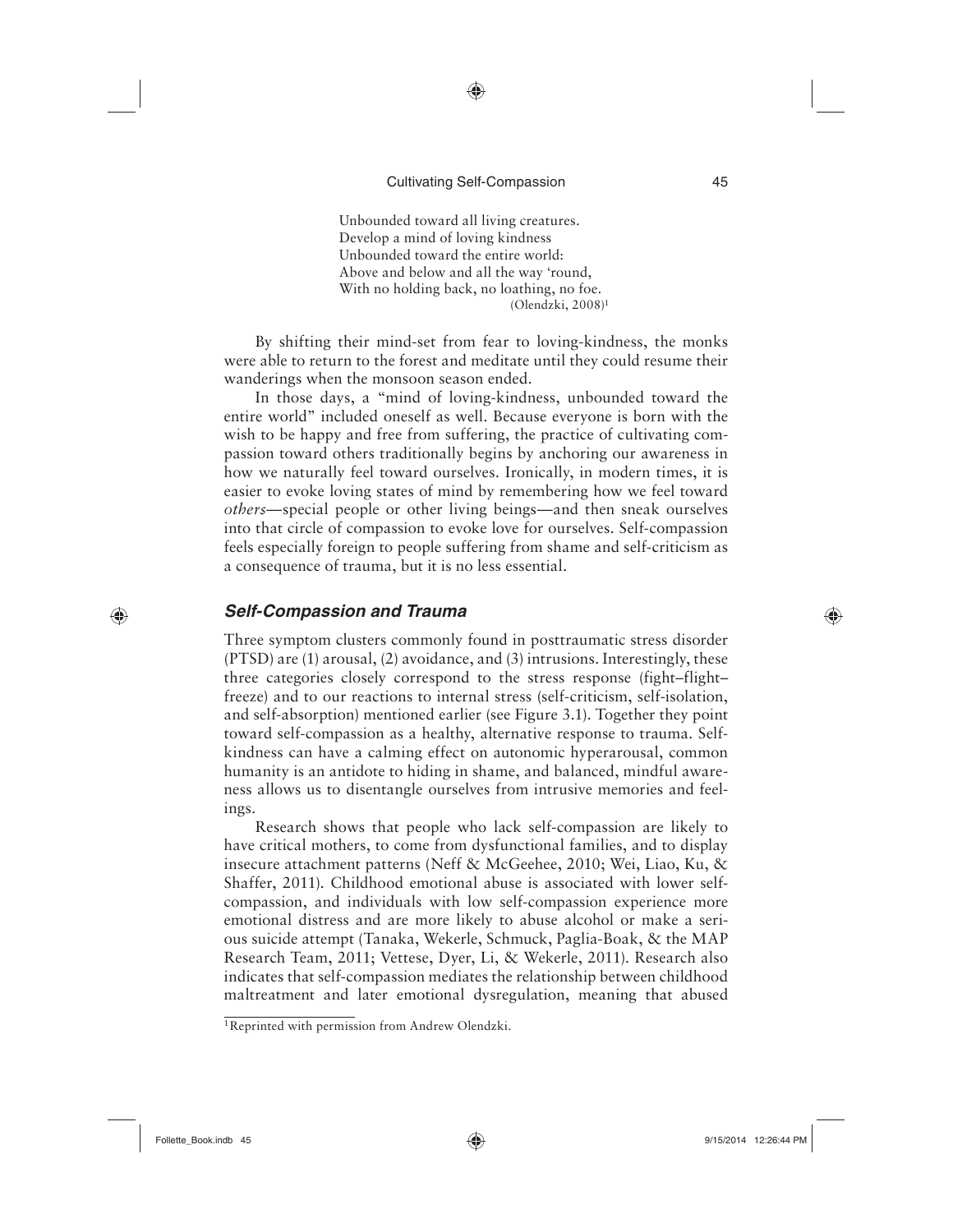⊕

| <b>Stress</b><br>Response | <b>Stress Response</b><br><b>Turned Inward</b> | <b>PTSD Symptoms</b> | <b>Self-Compassion</b> |
|---------------------------|------------------------------------------------|----------------------|------------------------|
| Fight                     | Self-Criticism                                 | Arousal              | Self-Kindness          |
| Flight                    | Self-Isolation                                 | Avoidance            | <b>Common Humanity</b> |
| Freeze                    | Self-Absorption                                | <b>Intrusions</b>    | Mindfulness            |

**FIGURE 3.1.** Components of the stress response, PTSD, and self-compassion.

individuals with higher levels of self-compassion are better able to cope with upsetting events (Vettese et al., 2011). This relationship holds even after accounting for history of maltreatment, current distress level, or substance abuse, suggesting that self-compassion is an important resiliency factor for those traumatized as children.

In a study of undergraduate students who met criteria for PTSD (mostly with adult traumas such as accidents or deaths), Thompson and Waltz (2008) found that only the "avoidance" cluster of symptoms was negatively correlated with self-compassion. Self-compassion may protect against the development of PTSD by decreasing avoidance of emotional discomfort and facilitating desensitization.

Early trauma, such as childhood neglect or abuse, is more likely to lead to self-criticism and shame because those people did not receive sufficient warmth, soothing, and affection in childhood (Gilbert & Proctor, 2006). Paul Gilbert, the leading force behind compassion-focused therapy (CFT; Gilbert, 2009b, 2010), notes that survivors of childhood maltreatment can readily identify their maladaptive thought patterns ("I'm unlovable") and provide alternative self-statements ("*Some* people love me") but that they do not necessarily find cognitive restructuring emotionally reassuring. Therefore, the goal of CFT is to "warm up the conversation" (Gilbert, personal communication, 2011). In a pilot study of compassionate mind training (CMT; a structured program based on compassion-focused therapy; Gilbert & Irons, 2005), hospital day treatment clients struggling with shame and self-criticism showed significant decreases in depression, self-attacking, shame, and feelings of inferiority (Gilbert & Procter, 2006).

Self-compassion seems to be a mechanism of action in different forms of therapy (Baer, 2010). For example, following short-term psychodynamic treatment, decreases in anxiety, shame, and guilt and increases in the willingness to experience sadness, anger, and closeness were associated with higher self-compassion (Schanche, Stiles, McCollough, Swartberg, & Nielsen, 2011). In the same study, increases in self-compassion predicted fewer psychiatric symptoms and interpersonal problems. Because self-compassion is predicated upon connecting with difficult emotions without self-judgment, it appears to lead to healthier psychological functioning.

 $\bigcirc$ 

 $\bigcirc$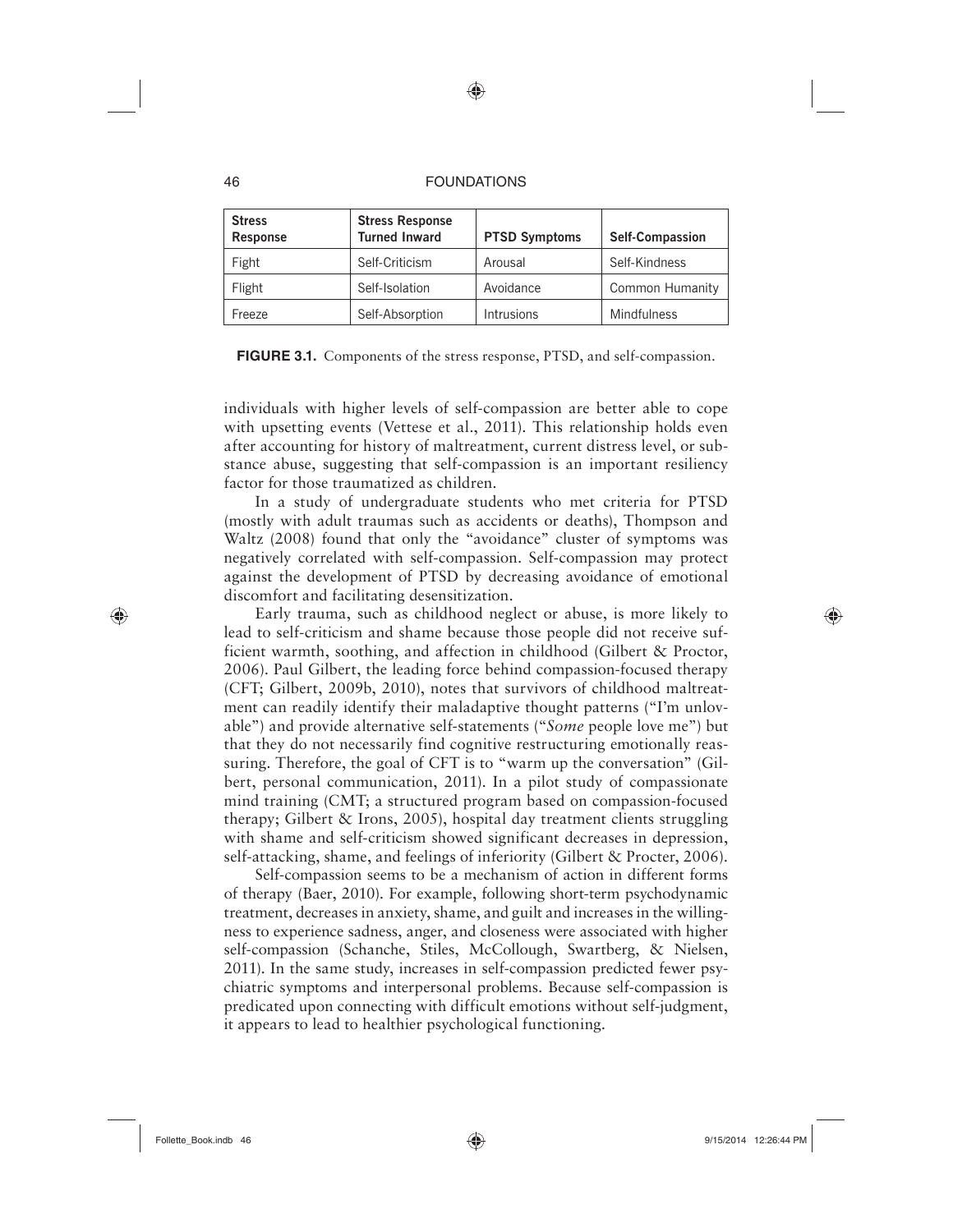⊕

# **Mindfulness and Self-Compassion**

In Buddhist psychology, compassion is one of the four *Brahmaviharas*, or wholesome attitudes, that contribute to psychological well-being. The other three are loving-kindness, empathic joy, and equanimity. Whereas loving-kindness is "the wish that all sentient beings be *happy*," "compassion is the wish that all sentient beings be *free from suffering*" (Dalai Lama, 2003, p. 67). Compassion emerges when love meets suffering (and the loving attitude remains!). Suffering is a prerequisite for compassion.

Ironically, when we suffer, we may be the last to know it. Usually we shoot up into our heads and ruminate about the problem ("Why did this happen to me?" "What does this say about me?" "What should I do about it?"), losing touch with the simple experience of emotional pain ("ouch!"). That is where mindfulness comes in—the moment-to-moment opening to emotional pain that can trigger a compassionate response. In this way, mindful awareness is the foundation of compassion.

Mindfulness is "awareness of present experience with acceptance" (Germer, 2005), and self-compassion may be considered the *heart of mindfulness*—the emotional attitude of mindfulness—especially in the context of psychotherapy, in which suffering is the focus of our attention. Self-compassion is a particular kind of acceptance: It is *self*-acceptance in the face of sorrow and pain. Mindfulness typically focuses on acceptance of momentto-moment *experience,* whereas self-compassion focuses on acceptance of the *experiencer*. Mindfulness says, "Feel your pain with spacious awareness." Self-compassion adds*, "Be kind to yourself* in the midst of the pain." When a traumatized individual is drowning in negative emotions such as dread, confusion, or hopelessness, he or she cannot stay open to emotional pain long enough to investigate and transform it. That is when a trauma therapist needs to help the client to feel safer and more comfortable in the body, perhaps through yoga (Emerson & Hopper, 2011), focused awareness exercises (e.g., sensing one's feet on the floor, feeling the breath; R. D. Siegel, 2010), or self-soothing techniques such as petting the dog, lovingkindness meditation, or compassionate self-talk.

Self-compassion may be considered the heart of mindfulness from a research perspective, as well. For example, the multicomponent definition of self-compassion (which includes mindfulness but also kindness and a sense of common humanity) reflected in the SCS accounts for 10 times more variance than the Mindful Attention Awareness Scale (MAAS; Brown & Ryan, 2003) when predicting depression, anxiety, and overall quality of life (Van Dam, Sheppard, Forsyth, & Earlywine, 2011). Additionally, although mindfulness-based cognitive therapy (MBCT; Segal, Williams, & Teasdale, 2002) reduces depression through enhancement of mindfulness and selfcompassion, self-compassion was the only factor associated with the decoupling of depressive thinking and positive outcome (Kuyken et al., 2010).

 $\bigcirc$ 

 $\bigcirc$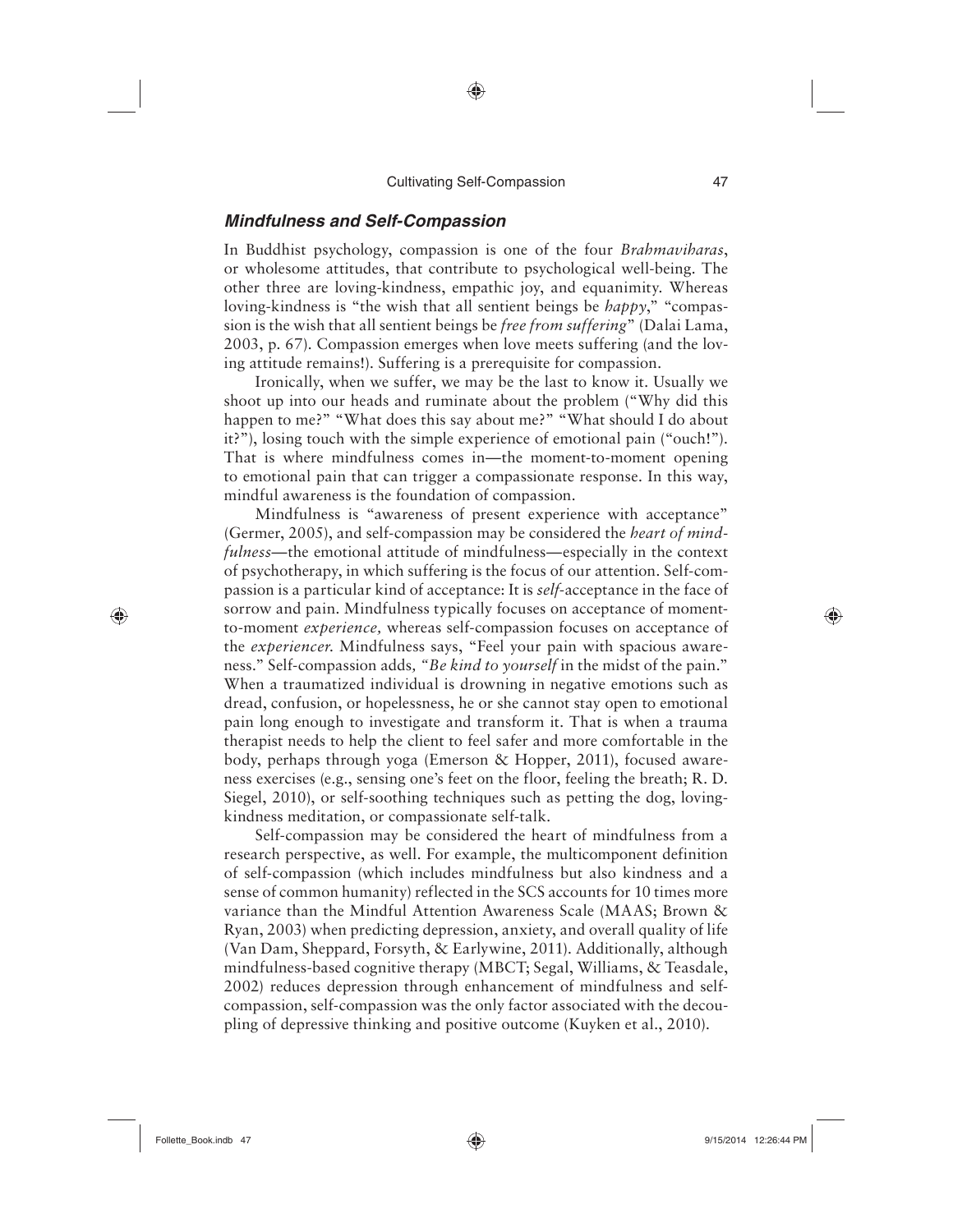♠

A common healing element found in both mindfulness and self-compassion is the gradual shift from resistance to friendship with emotional pain. Mindfulness primarily invites the question "What are you *experiencing*?" and self-compassion asks, "What do you *need?*" It is often difficult for survivors of severe trauma to know what they need or to be kind to themselves, so the therapist can keep those questions in mind until the client can do it for him- or herself.

Mindfulness is a way of inclining toward the sharp points in our lives, slowly and safely, and gradually desensitizing them. Self-compassion adds an explicit element of comfort and warmth to the process of desensitizing. Together, mindfulness and self-compassion allow us to engage difficult thoughts, feelings, and sensations with open eyes and an open heart. When mindfulness is in full bloom, it is naturally full of self-compassion whenever we're suffering.

# **What Self-Compassion Isn't**

There are some common misconceptions about self-compassion that are worth addressing, as they can interfere in the treatment of traumatized individuals. As a platform for healing, traumatized individuals need to reestablish a sense of safety and control over their lives. A common misconception about self-compassion is that it's something weak, similar to submissiveness, complacency, resignation, or passivity. But compassion can actually be an incredibly powerful agent of change (just think of Martin Luther King, Jr., or Mahatma Gandhi). Self-compassion is a force of will, too—goodwill. It's about providing care and support and demanding fair treatment, not feeling inferior or subordinating ourselves to others (McEwan, Gilbert, & Duarte, 2012). When we're self-compassionate, we validate our own suffering and are more likely to respond in a decisive manner. If a victim of domestic violence can assert "This hurts, this *really* hurts! And it's not okay!" and is committed to caring for her- or himself, that person is less likely to make excuses for the perpetrator ("He had a difficult childhood"), engage in denial ("It's not so bad. It will get better"), and place her- or himself in jeopardy again and again.

Many people believe that self-compassion is selfish. Paradoxically, self-compassion is needed to sustain compassion for others:

For someone to develop genuine compassion towards others, first he or she must have a basis upon which to cultivate compassion, and that basis is the ability to connect to one's own feelings and to care for one's own welfare. . . . Caring for others requires caring for oneself.

To use an airplane analogy, when cabin air pressure drops, we need to put the oxygen mask on ourselves first. This isn't easy for some victims of trauma.

⊕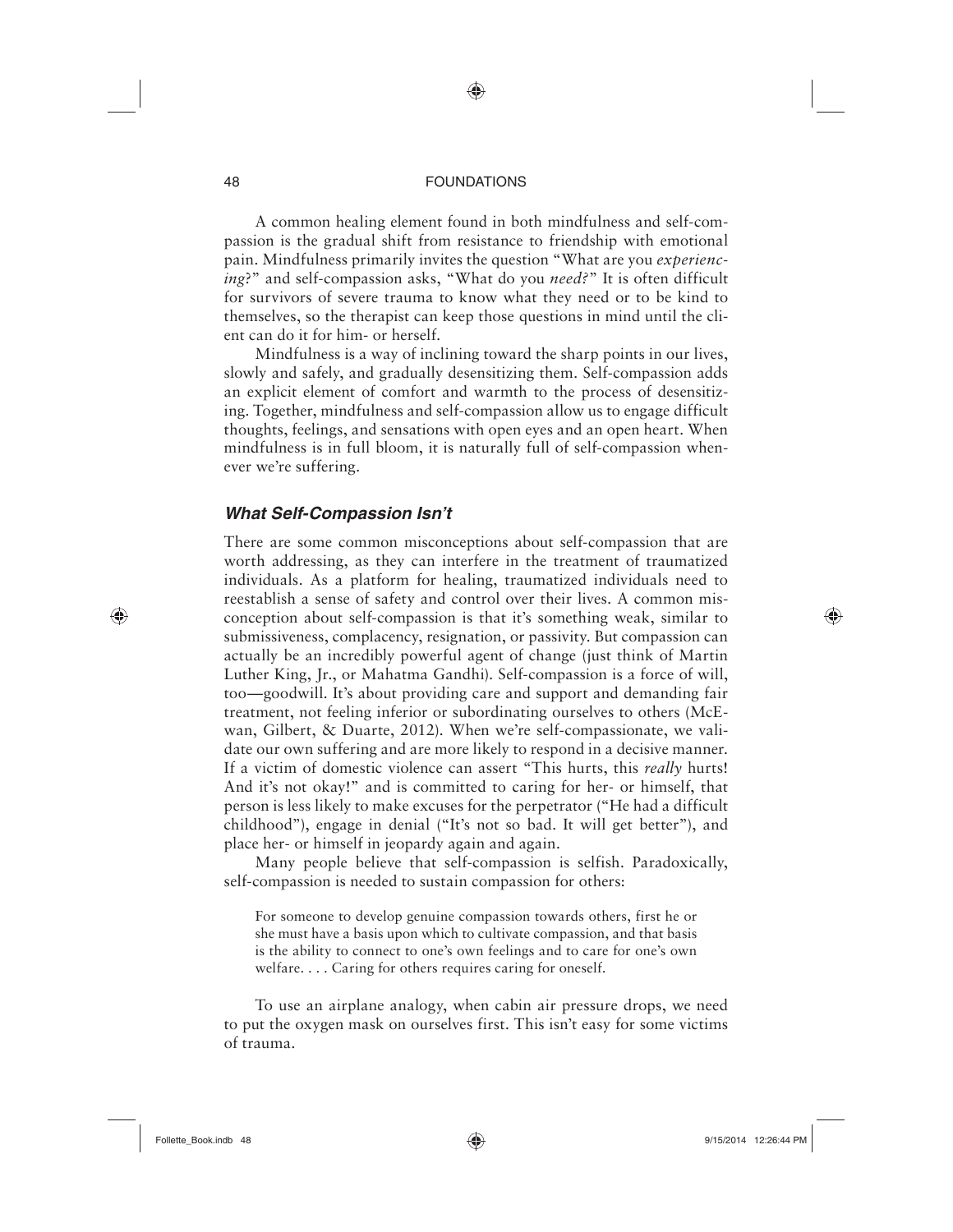⊕

Childhood trauma survivors may also equate self-compassion with self-pity or self-centeredness. They may have been told as children to "get over yourself" when they suffered and complained. It is important to understand that by entering into our emotional pain with kindness, we are *less* likely to wallow in self-pity. The reason is that self-compassion recognizes the shared nature of human suffering and avoids egocentrism. Sometimes only a few minutes is all that is needed to validate our pain and disentangle ourselves from it.

Even individuals with a minimum of trauma in their lives assume that self-criticism has certain benefits (Gilbert, McEwan, Matos, & Rivis, 2011). Without self-criticism, the argument goes, we will never correct our mistakes and improve. But there is an alternative to self-criticism—self*encouragement.* Like a good coach, we can say to ourselves, "That didn't work, but it was a good try. At least you learned something. Would you like to try a different approach?" rather than "You fool! What's the matter with you!" Self-criticism is closely associated with feelings of shame, anxiety, and depression (Gilbert & Proctor, 2006), as well as underachievement and self-handicapping strategies such as procrastination (Powers, Koestner, & Zuroff, 2007).

Self-compassion is often confused with narcissistic self-love, although research indicates that there is no link between narcissism and self-compassion (Neff, 2003; Neff & Vonk, 2009). Narcissism is a reactive attempt to bolster our self-image when we fail ("I'm smart—it was just a stupid test!"), whereas self-compassion implies openness to failure, the ability to comfort ourselves, to assess the situation, and to work to improve it (Neff, Hseih, & Dejitthirat, 2005; Neff & McGeehee, 2010). Self-compassion is a healthy inner response to misfortune that makes us feel better, yet it is relatively independent of social evaluation—praise and blame, success and failure (Neff & Vonk, 2009). This is particularly important for trauma survivors who suffer from shame and wish to rebuild their shattered sense of self on a solid foundation.

Victims of childhood trauma often do not have *enough* narcissism, feeling that meeting their own basic survival needs is a forbidden indulgence. Anxiety may arise from the looming possibility of breaking an invisible bond with a primary caregiver who thought the child should suffer for his or her misdeeds or bad nature. Self-deprivation becomes "safety behavior" (Gilbert & Proctor, 2006). It is a necessary compromise made by an abused child in order to survive, so the client becomes frightened, viscerally and unconsciously, when he or she breaks the contract. For this reason, sincere efforts by therapists to help abused or neglected clients may be met with resistance. These clients first need to contact their emotional pain, see how it originated through no fault of their own ("you're not to blame!"), and then gradually bring the same tenderness to themselves that they are likely to give to other, vulnerable beings.

For example, Beth's mother was physically abusive during her

 $\bigcirc$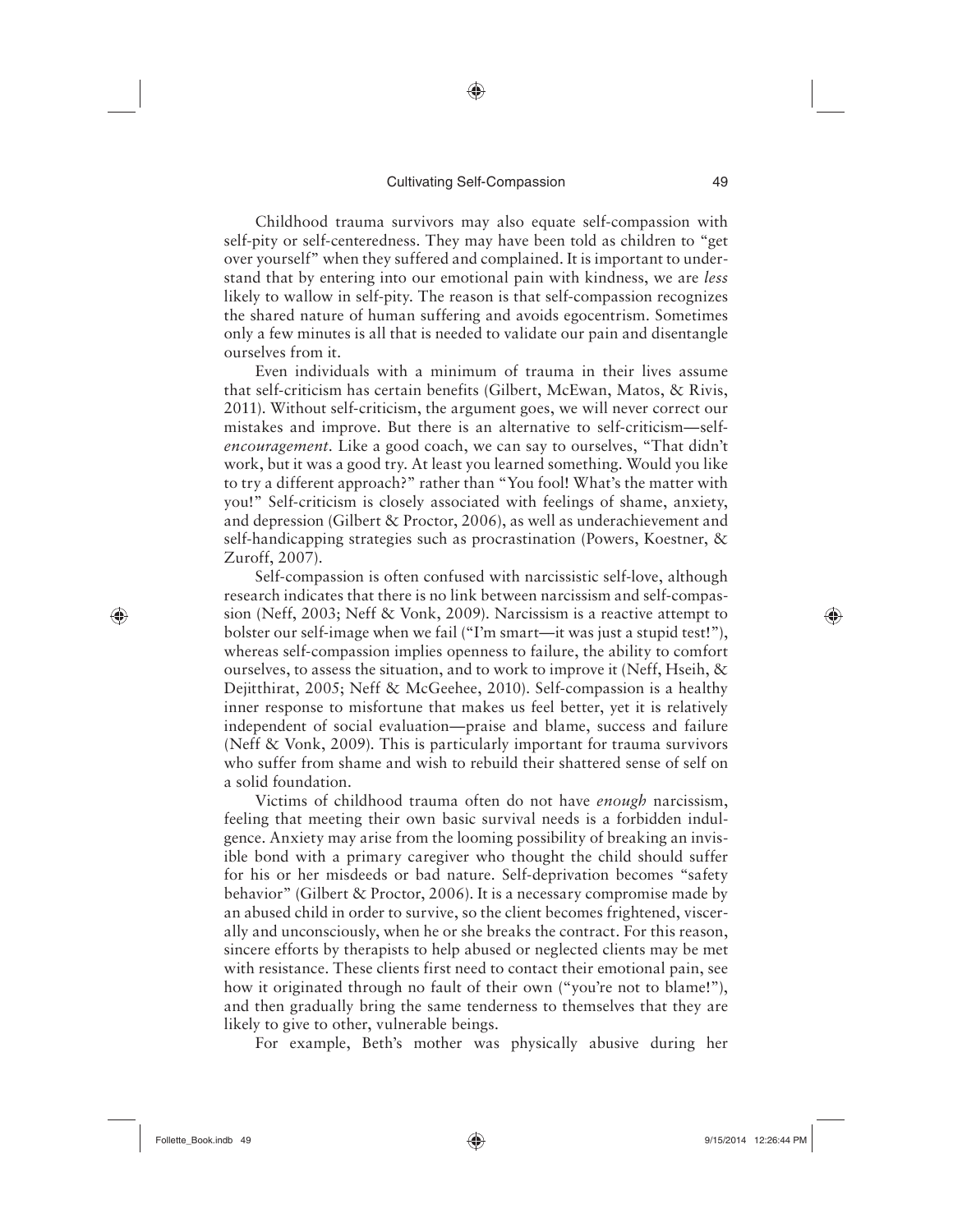♠

childhood and often punished her by withholding food. As an adult, Beth took excellent care of her daughter, despite living on a limited budget, but she deprived herself of food until her hair fell out. She felt that nourishing herself was unnecessary. Beth had internalized the messages of powerful, threatening caregivers ("You get what you deserve, and you don't deserve anything!") to remain connected and survive. In therapy, Beth was determined to reverse her pattern of self-deprivation. Toward that end, Beth started saying loving-kindness phrases for her daughter ("May *you* be safe," "May *you* be healthy"), which flowed easily for her. Then she tucked herself into the circle of compassion, understanding that her daughter could not be well if she weren't ("May *you and I* be safe," "May *you and I* be healthy"), and finally Beth could put her hand over her heart and say to herself ("May *I* be safe," "May *I* be healthy").

# **Self-Compassion in Trauma Treatment**

Self-compassion is a challenge and an opportunity for trauma survivors. It gets to the heart of how we instinctively treat ourselves after catastrophic events, yet it also has the potential to tip the fragile emotional balance between turning toward and turning away from traumatic memories. Selfcompassion is a double-edged sword—it cuts through the pain of the present as it opens the pain of the past. Therefore, self-compassion in the broadest clinical sense refers to taking very good care of oneself in both the short run and the long run. In the short run, we want to build the client's capacity to tolerate and transform traumatic memories, and in the long run we want to encourage safe exposure and nonavoidance of the same memories.

# **"What Do I Need Now?"**

The main question of self-compassion training is "What do I need now?" For some clients, simply asking this question can trigger traumatic memories.

I (C. K. G.) had a client, Sarah, who was so severely traumatized as a child that auditory hallucinations ("You are garbage!") arose whenever she asked herself "What do I need?" Earlier on, Sarah reported that stroking her cat made her feel calmer, but when she *noticed* that she felt calmer, she stopped what she was doing. Care and comfort gave way to visceral fear. Intellectually, Sarah knew that she *should* be able to pet her cat, but as a child she had been beaten for so many years by her angry, depressed mother whenever she smiled or felt happy that Sarah became afraid to feel good. During a year of therapy, Sarah courageously increased the length of time that she stroked her cat, starting with a few seconds, allowing herself to experience the comforting sensation of her cat's soft fur while a storm of

 $\bigcirc$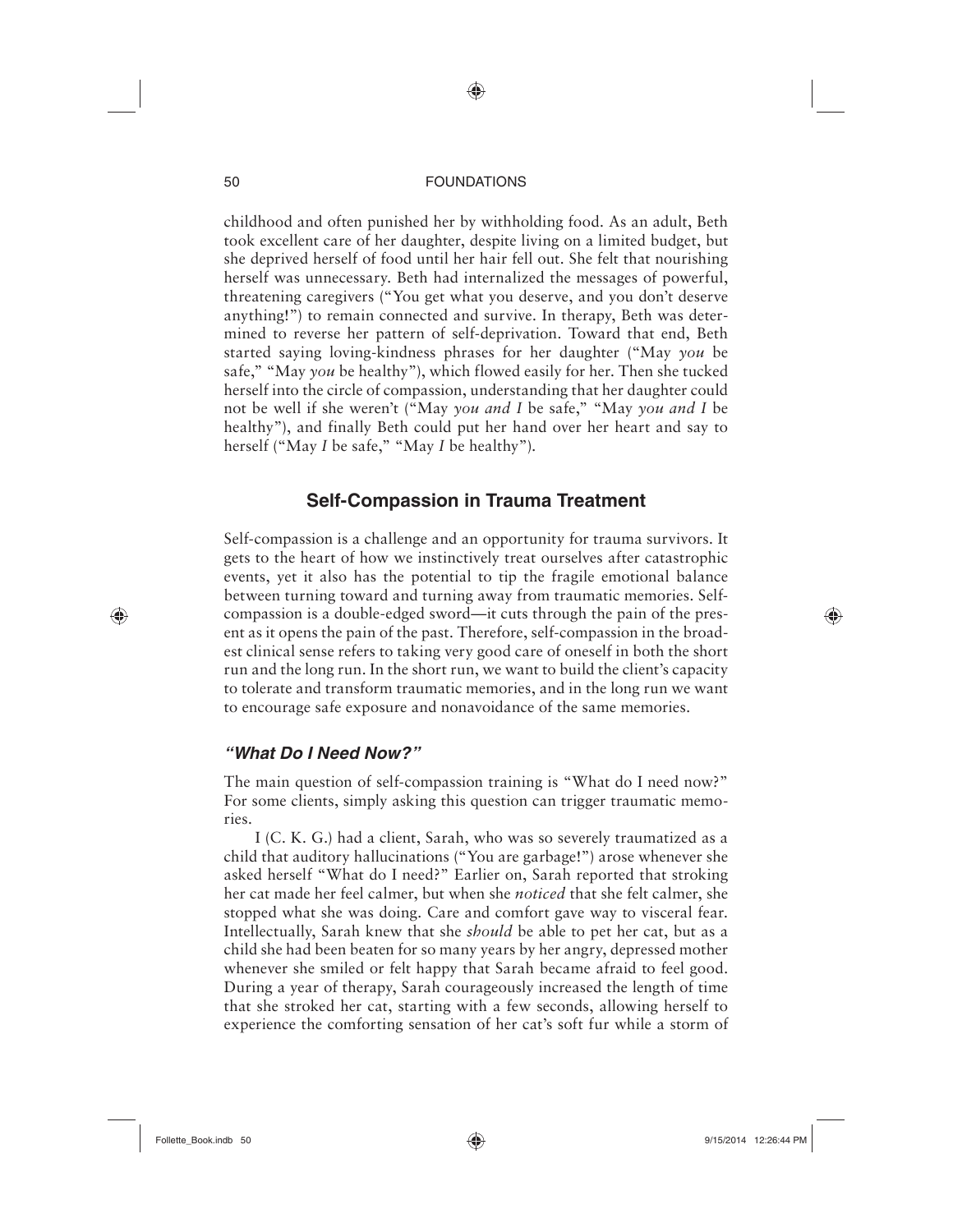♠

threats and recriminations raged on in her mind. Gradually Sarah discovered that she could feel good without consequence. She let the voices in her mind storm on without reacting to them, and she could ask herself what else she needed.

Self-compassion can come in an infinite variety of ways, such as drinking a cup of tea, taking a hot bath, talking with friends, exercising, or listening to music. Such behavioral self-care is often safer than mind-training practices such as meditation. Taking antianxiety medication can also be what a person really needs, although in the long run it can be a form of experiential avoidance. If a trauma client is able to meditate, that will probably increase the likelihood that he or she will meet the challenges of daily life in a self-compassionate way. Self-compassion meditation (see Germer, 2009, and Neff, 2011) cultivates the intention or attitude of goodwill. The ultimate goal is to be in the presence of personal suffering with a sense of safety, so that the pain is felt and the process of healing can begin.

Progress in self-compassion training can be measured by the refinement of intention. We all start out by striving to feel better through selfcompassion, then we become disillusioned when we still feel bad at times, and finally we learn to embrace ourselves "not to feel better, but *because* we feel bad." It's a riddle, a koan. When self-compassion training is used to manipulate our moment-to-moment experience, it will inevitably fail, because this is a subtle form of resistance that tends to amplify our symptoms. Try to fight sleeplessness, and we develop insomnia. Struggle with grief, and we become depressed. But when we're kind to ourselves simply *because* we feel bad, as we might be toward a child with the flu, then profound relief can occur as an inevitable side effect. As meditation teacher Rob Nairn put it, our goal is not to become perfect; it is to "become a compassionate mess" (Nairn, 2009)—fully human, struggling and uncertain, with great compassion.

# **Self-Compassion in the Therapy Relationship**

Most emotional suffering is created in relationship and is alleviated in relationship. The healing power of empathic attunement with another person who has a soothing presence cannot be overstated (D. Siegel, 2007, 2010). In therapy, a client's hardwired capacity to subjectively experience the feelings and intentions of a therapist in the client's own body can downregulate a hyperaroused, traumatized brain (Cozolino, 2010; Iacoboni et al., 2005).

Compassion is a resource that allows clients to tolerate and transform suffering, but it's also a personal resource for therapists to help them bear vicarious suffering. Some trauma therapists worry that they might have too much compassion, leading to compassion fatigue. In that case, we're talking about "empathy fatigue" rather than "compassion fatigue" (Klimecki & Singer, 2011; Ricard, 2010). Empathy is an "accurate understanding

 $\bigcirc$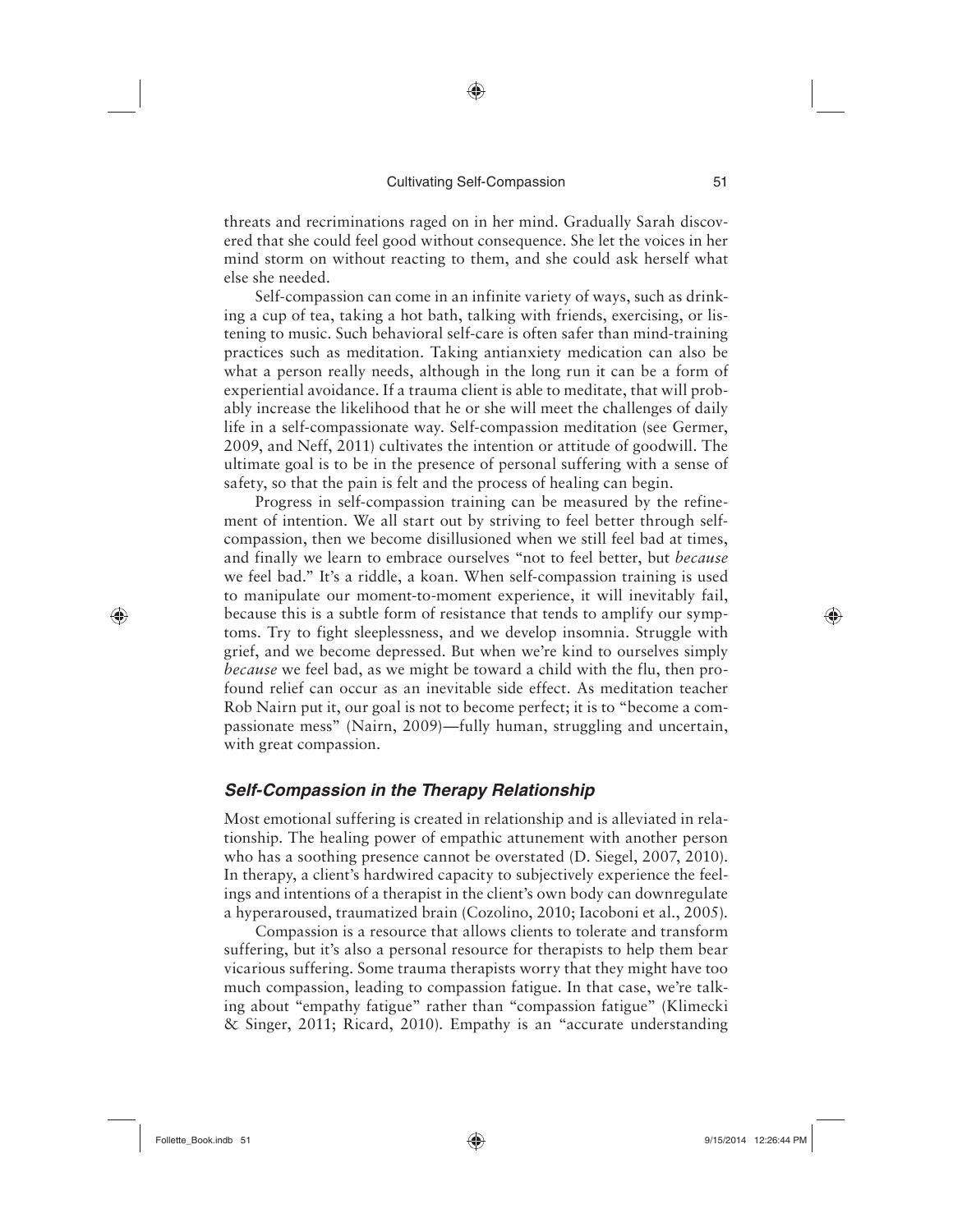⊕

of the [client's] world as seen from the inside" (Rogers, 1961, p. 284), whereas compassion has the added element of warmth and goodwill. Compassion is a positive emotion, and it is usually energizing. The ability to feel inner warmth for our clients and for ourselves, even as we listen to horrific reports of abuse and trauma can be a powerful buffer against compassion fatigue.

Of course, every human being has limits, and a compassionate stance means knowing our own limits and the limits of our clients. When do we orient together *toward* suffering and when do we *turn away*, sharing a light reflection, respectfully noting the feelings in the room, reminding the client that he or she is not to blame, anchoring a disturbing feeling in body sensation, musing about the universality of suffering, or simply changing the subject? Psychotherapy is a bait and switch—the client usually comes to therapy with the desire to be free of suffering, yet the healing process occurs by moving together into difficult thoughts, feelings, and sensations in a supportive, responsive, compassionate, transformative relationship.

Over time, compassion seems to rub off on the client in the form of a new relationship to traumatic experience and to him or herself. How does this happen? One explanation is that our clients bring us their emotional suffering and sense of personal brokenness, we "receive" it all with open eyes (mindful awareness) and open hearts (compassion), we "hold" the client and his or her struggle in compassionate awareness throughout the course of therapy, and gradually "lend" back a more benign attitude which can be carried into daily life.

# **Backdraft**

 $\bigcirc$ 

Most clinicians have witnessed how difficult memories resurface when a client feels truly seen, heard, and loved in therapy. A metaphor for this process is "backdraft." Backdraft occurs when a firefighter opens a door with a hot fire behind it. Oxygen rushes in, causing a burst of flame. Similarly, when the door of the heart is opened with compassion, intense pain can sometimes be released. Unconditional love reveals the conditions under which we were unloved in the past (see earlier example of Sarah). Therefore, some clients, especially those with a history of childhood abuse or neglect, are fearful of compassion (Gilbert et al., 2011).

Backdraft is an intrinsic part of healing, but what if a clinet leaves the therapy office and does not have the capacity to contain the feelings that arose? Without the skill of self-compassion, a client may find it necessary to fight off disturbing emotions by self-medicating or other forms of selfharm. A compassion-based therapist needs to have the ability to stop a client from opening too much in session, especially during trauma treatment (Herman, 1997; Rothschild, 2010). Our clients only need to "contact" underlying emotional pain, not necessarily dive into it, and then apply the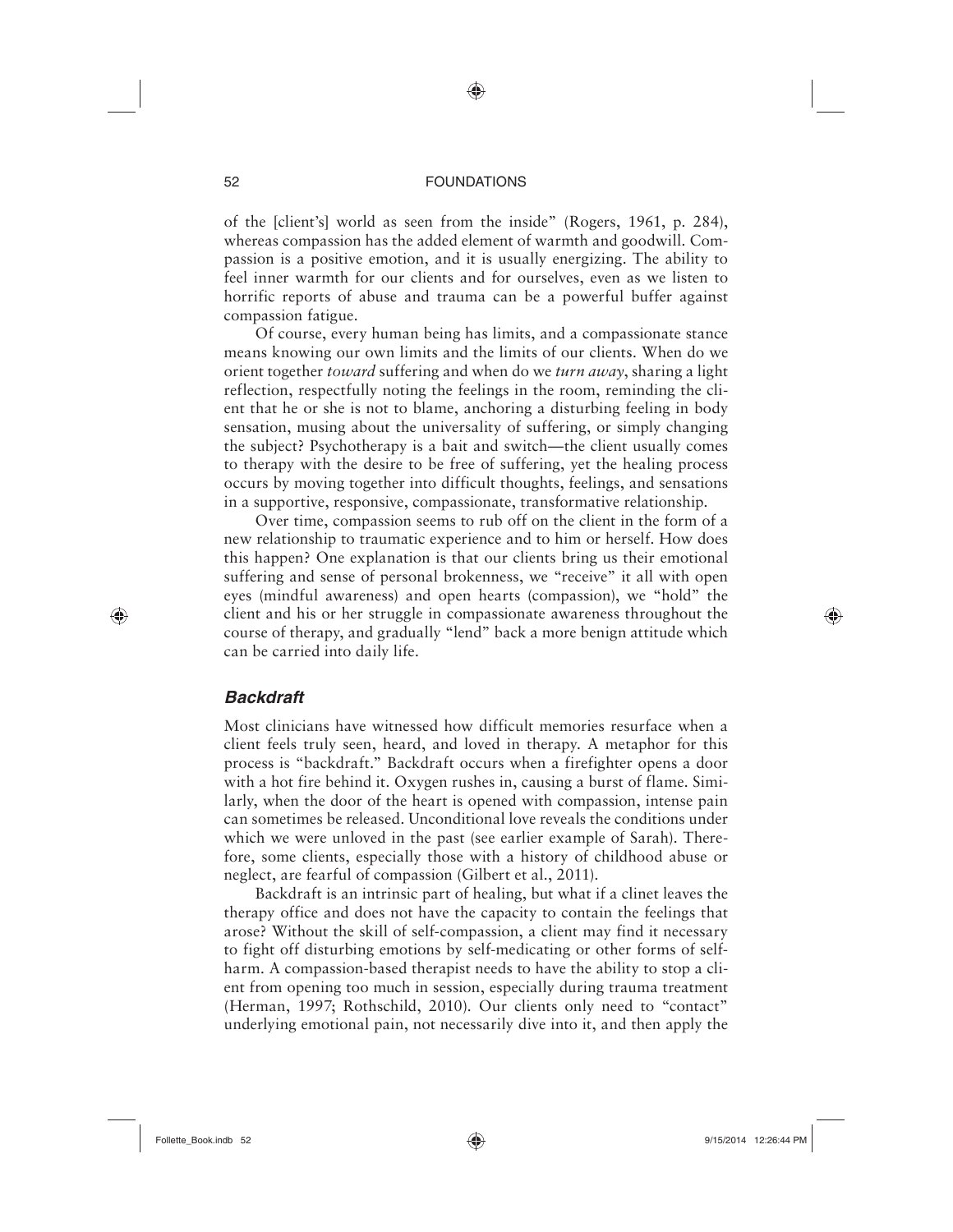♠

emotional resource of comforting and soothing themselves. Soothing and comfort are prerequisites for safe exposure and desensitization.

# **Self-Compassion Interventions**

It's often helpful to teach traumatized clients specific skills for soothing and comforting themselves when they need it the most. Consider the following example of mild to moderate trauma:

Rachel was an introspective, middle-aged woman who discovered to her horror that her husband had been conducting a 2-year affair with a mutual friend at the summer home owned by her family for generations. Overnight her lifelong place of refuge became a trigger for traumatic images of her husband having sex in their bed, enjoying leisurely walks with his lover, and sharing dinner at sunset on their porch. Two years later, Rachel presented in therapy with nightmares and with intrusive thoughts occurring 10–100 times each day; she had not visited the summer home since receiving this shocking news. Visibly shaking in my office after telling her story, Rachel wondered aloud if she would ever recover the safe world she had lost. Rachel was otherwise okay: She had been in individual and couples therapy, she was taking antianxiety medication, her husband was deeply regretful about the affair, they were making love again, and her family relationships were otherwise solid.

After listening to Rachel's story, and not wanting to send her home without support, I (C. K. G.) asked Rachel if she'd like to learn a way to comfort and soothe herself when disturbing images arose in her mind. She agreed, so we practiced the following exercise, the *self-compassion break* (Neff & Germer, 2013; Neff, 2011). I asked Rachel to take a deep breath and slowly say to herself, "*This is a moment of suffering"* followed by "*Suffering is a part of life."* Rachel was also invited to reflect for a moment on the fact that many people around the globe were also suffering from the trauma of marital betrayal, just like she was.

Then I asked Rachel to put both hands over her heart and (1) feel the warmth of her hands, (2) notice the gentle touch of her hands over her heart, and (3) feel the rhythmic rising and falling of her chest as she breathed. After a minute, I invited Rachel to repeat the following two phrases to herself, or similar ones that might fit better with her: *"May I be kind to myself"; "May I live with ease."* She was told to simply place the words *on* her heart, not expecting them to go right in. Practicing in this way over the following months, Rachel discovered that her intrusive thoughts, nightmares, and anxiety gradually diminished.

The three components of the self-compassion break correspond to the three elements of self-compassion mentioned earlier: (1) mindfulness ("*This is a moment of suffering"*), (2) common humanity ("*Suffering is a part* 

 $\bigcirc$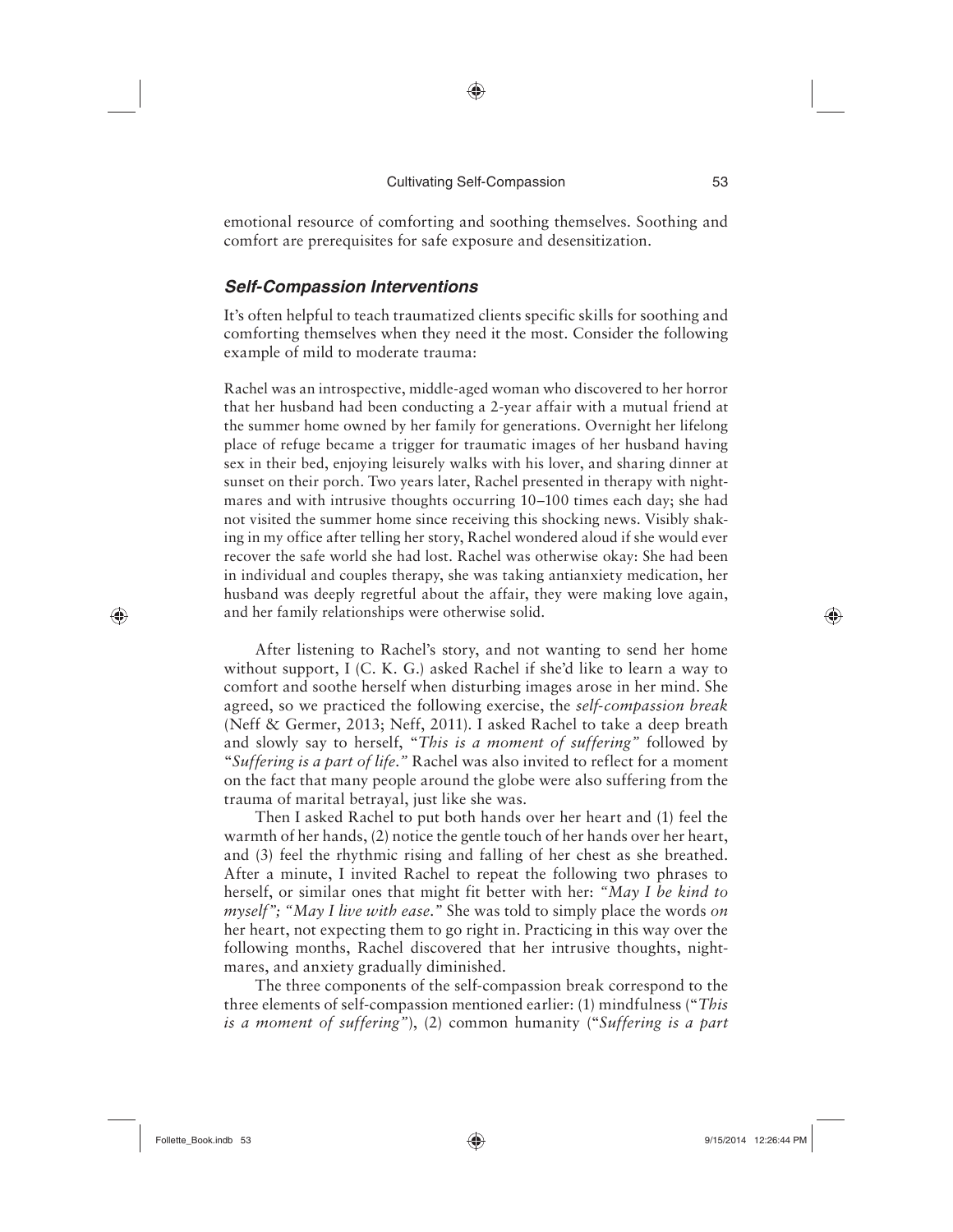⊕

*of life*"), and (3) self-kindness ("*May I be kind to myself*"). Each element allowed Rachel to let go of her ruminations and soften into her distress, gradually desensitizing it.

Of course, no single practice works for everyone. For example, a client with severe childhood trauma, Elissa, discovered that she felt more and more hatred toward her abusive father as she slowly moved her hands toward her heart. The "backdraft" was too intense for her. Elissa modified the exercise to simply noticing her breathing in the chest region, then placing her hand on her chest to feel her breathing, and finally offering goodwill to herself because of the pain she carried in her heart. Some people find they are better able to soothe themselves by cupping their faces in their hands, or by placing a hand on the abdomen. In self-compassion training, we try to stay on the side of comfort and soothing—building resources until the client feels safe and strong enough to open to his or her trauma.

Some therapists feel uneasy about teaching self-compassion exercises to clients during therapy. For example, some trauma clients just want a witness to hear their story and may not be ready to practice self-compassion at home. Other clients feel ashamed that they have difficulty evoking selfcompassion and may withdraw from therapy. It is important that therapists working within the mindfulness- and compassion-based paradigm have personal experience of the transformational process before teaching it, especially to navigate the paradox of suffering in order to alleviate it (see Briere, Chapter 1, this volume) and knowing how to modify the practices for clients, as needed. Personal practice is especially critical when working with trauma clients for whom the stakes of opening to emotional pain are higher than usual.

# **Self-Compassion Training Programs**

Some trauma clients may be candidates for structured programs that directly or indirectly teach self-compassion, such as mindfulness training (Briere, 2012). Research has demonstrated that the mindfulnessbased stress reduction program (MBSR; Kabat-Zinn, 1991) significantly increases self-compassion (Shapiro, Astin, Bishop, & Cordova, 2005; Shapiro, Brown, & Biegel, 2007; see also Kearney, Chapter 17, this volume), as does the mindfulness-based cognitive therapy program for treating recurrent depression (MBCT; Kuyken et al., 2010; see also Semple & Madni, Chapter 18, this volume). People who practice mindfulness meditation are more self-compassionate than those who are less experienced (Lykins & Baer, 2009; Neff, 2003; Orzech, Shapiro, Brown, & McKay, 2009), and self-compassion appears to be a "crucial attitudinal factor" in the relationship between mindfulness training and positive mental health (Hollis-Walker & Colosimo, 2011).

 $\bigcirc$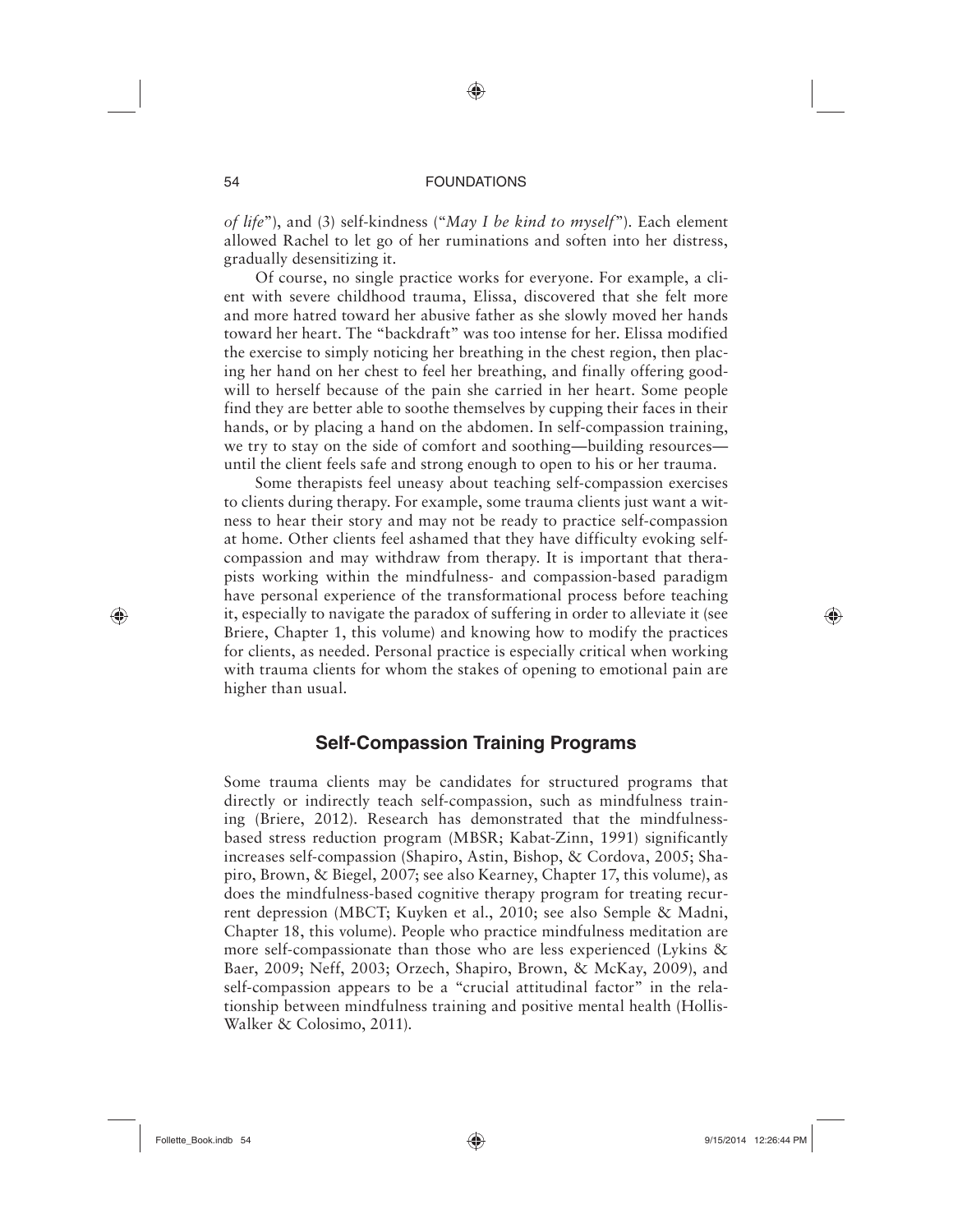⊕

There are a number of training programs that are specifically designed to cultivate compassion: the compassion-cultivation training program (Rosenberg, 2011), cognitive-based compassion training (see Williams & Barnhofer, Chapter 6, this volume), and nonviolent communication (NVC; Rosenberg, 2003). Programs that focus on cultivating *self*-compassion are mindful self-compassion training (MSC; Germer & Neff, 2013; Neff & Germer, 2013; see also *www.CenterForMSC.org*) and compassionate mind training (CMT; Gilbert & Proctor, 2006; see also *www.Compassionate-Mind.co.uk*). The latter two programs have different origins— MSC developed out of mindfulness, and CMT arose primarily out of evolutionary psychology—but there is some overlap among the exercises and meditation practices of the two programs.

The MSC program has structural elements similar to Kabat-Zinn's MBSR course (eight sessions plus a retreat day; formal and informal meditation). In a randomized controlled study of the MSC program, results indicated that participation in the course significantly increased self-compassion, mindfulness, compassion for others, and life satisfaction while significantly decreasing depression, anxiety, stress, and emotional avoidance. The degree to which participants' self-compassion level increased was significantly linked to how much informal and formal self-compassion practice they did over the course of the program (Neff & Germer, 2013).

Finally, while reading through the subsequent chapters in this book, you may discover elements of self-compassion, explicit or implicit, in each approach. For example, the dialectical behavior therapy (DBT) program was specifically designed to "radically accept" clients who have difficulty with emotion regulation and trauma histories (see Fiorillo & Fruzzetti, Chapter 5, this volume). Acceptance and commitment therapy (ACT), which encourages an accepting, compassionate response to our own pain, has been successfully applied to trauma treatment (see Engle & Follette, Chapter 4, this volume), and internal family systems (IFS) is an emerging treatment model based on compassion for the many different parts of ourselves which have suffered, sometimes intensely, in our lifetimes (see Schwartz & Sparks, Chapter 8, this volume). Each program offers an array of interventions that enhance self-compassion.

In conclusion, self-compassion provides a promising vision for trauma treatment derived from the ancient wisdom of Buddhist psychology. Selfcompassion is strongly linked to emotional well-being, is an important mechanism of change in psychotherapy, and touches the core of traumarelated symptomatology. Our modern, scientific understanding of selfcompassion opens the possibility of developing uniquely effective self-compassion-based treatments designed specifically for survivors of childhood and adult trauma.

 $\bigcirc$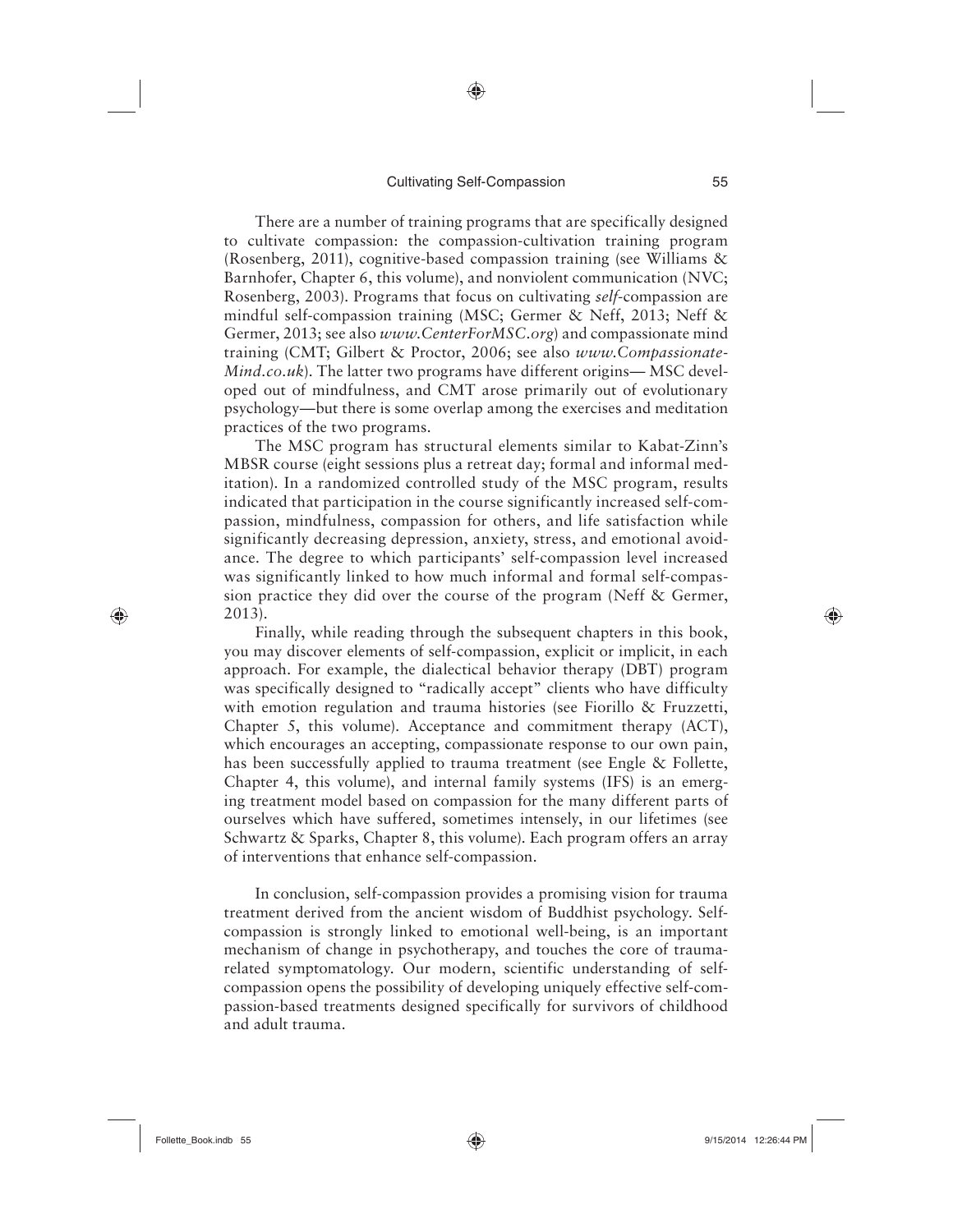⊕

#### **References**

- Baer, R. (2010). Self-compassion as a mechanism of change in mindfulness and acceptance-based treatments In R. Baer (Ed.), *Assessing mindfulness and acceptance processes in clients: Illuminating the theory and practice of change* (pp. 135–153). Oakland, CA: Context Press/New Harbinger.
- Briere, J. (2012). Working with trauma: Mindfulness and compassion. In C. K. Germer & R. D. Siegel (Eds.), *Wisdom and compassion in psychotherapy: Deepening mindfulness in clinical practice* (pp. 265–279). New York: Guilford Press.
- Brown, K. W., & Ryan, R. M. (2003). The benefits of being present: Mindfulness and its role in psychological well-being. *Journal of Personality and Social Psychology, 84,* 822–848.
- Cozolino, L. (2010). *The neuroscience of psychotherapy: Healing the social brain*. New York: Norton.
- Dalai Lama. (1995). *The power of compassion*. New Delhi, India: HarperCollins.
- Dalai Lama. (2003). *Lighting the path: The Dalai Lama teaches on wisdom and compassion.* South Melbourne, Australia: Thomas C. Lothian.
- Dalai Lama. (2012). Training the mind: Verse 7. Retrieved March 3, 2012, from *www.dalailama.com/teachings/training-the-mind/verse-7.*
- Emerson, D., & Hopper, E. (2011). *Overcoming trauma through yoga: Reclaiming your body.* Berkeley, CA: North Atlantic Books.
- Germer, C. K. (2005). Mindfulness: What is it? What does it matter? In C. K. Germer, R. D. Siegel, & P. F. Fulton (Eds.), *Mindfulness and psychotherapy*  (pp. 3–27)*.* New York: Guilford Press.
- Germer, C. K. (2009). *The mindful path to self-compassion.* New York: Guilford Press.
- Germer, C. K., & Neff, K. D. (2013). Self-compassion in clinical practice. *Journal of Clinical Psychology*, *69*(8), 856–867*.*
- Gilbert, P. (2009a). Introducing compassion-focused therapy. *Advances in Psychiatric Treatment*, *15*, 199–208.
- Gilbert, P. (2009b). *The compassionate mind: A new approach to life's challenges.* Oakland, CA: New Harbinger Press.
- Gilbert, P. (2010). *Compassion focused therapy.* London: Routledge.
- Gilbert, P., & Irons, C. (2005). Focused therapies and compassionate mind training for shame and self-attacking. In P. Gilbert (Ed.), *Compassion: Conceptualisations, research and use in psychotherapy* (pp. 263–325). London: Routledge.
- Gilbert, P., McEwan, K., Matos, M., & Rivis, A. (2011) Fears of compassion: Development of three self-report measures. *Psychology and Psychotherapy: Theory, Research, and Practice*, *84*, 239–255.
- Gilbert, P., & Proctor, S. (2006). Compassionate mind training for people with high shame and self-criticism: Overview and pilot study of a group therapy approach. *Clinical Psychology and Psychotherapy*, *13*, 353–379.
- Herman, J. (1997). *Trauma and recovery: The aftermath of violence—from domestic abuse to political terror*. New York: Basic Books.
- Hollis-Walker, L., & Colosimo, K. (2011). Mindfulness, self-compassion, and happiness in non-meditators: A theoretical and empirical examination. *Personality and Individual Differences*, *50*(2), 222–227.

 $\bigcirc$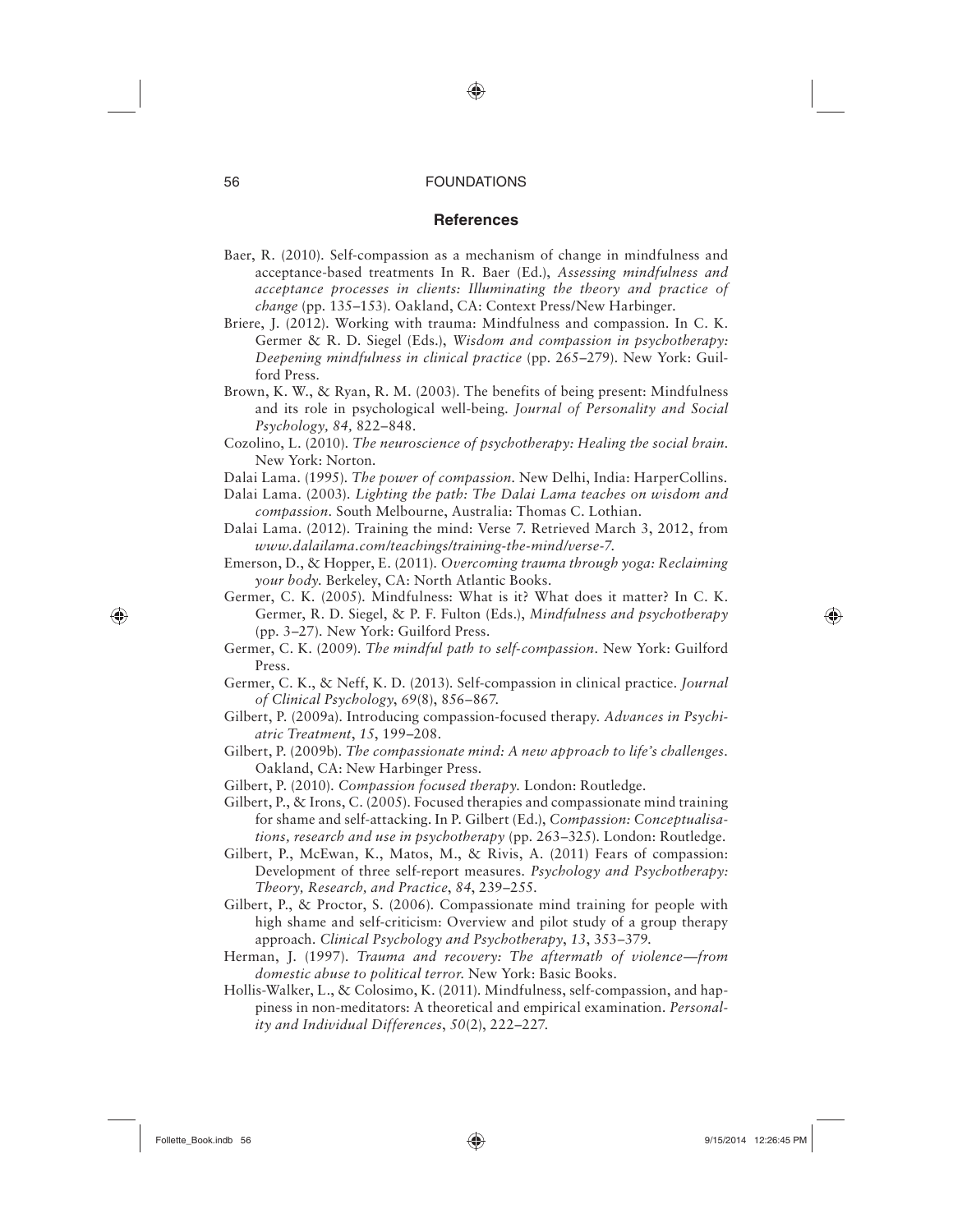⊕

- Iacoboni, M., Molnar-Szakacs, I., Gallese, V., Buccino, G., Mazziotta, J., & Rizzolatti, G. (2005). Grasping the intentions of others with one's own mirror neuron system. *PloS Biology*, *3*(3), e79.
- Kabat-Zinn, J. (1991). *Full catastrophe living: Using the wisdom of your body and mind to face stress, pain, and illness*. New York: Dell.
- Klimecki, O., & Singer, T. (2011). Empathic distress fatigue rather than compassion fatigue?: Integrating findings from empathy research in psychology and social neuroscience. In B. Oakley, A. Knafo, G. Madhavan, & D. S. Wilson (Eds.), *Pathological altruism* (pp. 368–384). New York: Oxford University Press.
- Kornfield, J. (2011). Set the compass of your heart. *Tricycle*. Retrieved March 14, 2012, from *www.tricycle.com/brief-teachings/set-compass-your-heart.*
- Kuyken, W., Watkins, E., Holden, E., White, K., Taylor, R., et al. (2010). How does mindfulness-based cognitive therapy work? *Behaviour Research and Therapy, 48,* 1105–1112.
- Lykins, E., & Baer, R. (2009). Psychological functioning in a sample of long-term practitioners of mindfulness meditation. *Journal of Cognitive Psychotherapy: An International Quarterly, 23,* 226–241*.*
- McEwan, K., Gilbert, P., & Duarte, J. (2012.). An exploration of competitiveness and caring in relation to psychopathology. *British Journal of Clinical Psychology, 51*(1), 19–36.
- Nairn, R. (2009, September). *Foundation training in compassion, Kagyu*. Lecture presented as part of Foundation Training in Compassion, Kagyu Samye Ling Monastery, Dumfriesshire, Scotland.
- Neff, K. (2003). Development and validation of a scale to measure self-compassion. *Self and Identity*, *2*, 223–250.
- Neff, K. (2011). *Self-compassion: Stop beating yourself up and leave insecurity behind.* New York: Morrow.
- Neff, K. D., & Germer, C. K. (2013). A pilot study and randomized controlled trial of the mindful self-compassion program. *Journal of Clinical Psychology*, *69*(1), 28–44.
- Neff, K. D., Hseih, Y., & Dejitthirat, K. (2005). Self-compassion, achievement goals, and coping with academic failure. *Self and Identity*, *4*, 263–287.
- Neff, K. D., & McGeehee, P. (2010). Self-compassion and psychological resilience among adolescents and young adults. *Self and Identity*, *9*, 225–240.
- Neff, K. D., & Vonk, R. (2009). Self-compassion versus global self-esteem: Two different ways of relating to oneself. *Journal of Personality*, *77*, 23–50.
- Olendzki, A. (Trans.). (2008). *Metta Sutta, Sutta Nipata* 145–151. Barre, MA: Barre Center for Buddhist Studies.
- Orzech, K., Shapiro, S., Brown, K., & McKay, M. (2009). Intensive mindfulness training-related changes in cognitive and emotional experience. *Journal of Positive Psychology*, *4*, 212–222.
- Powers, T. A., Koestner, R., & Zuroff, D. C. (2007). Self-criticism, goal motivation, and goal progress. *Journal of Social and Clinical Psychology*, *26*, 826–840.
- Ricard, M. (2010). *The difference between empathy and compassion*. Retrieved October 15, 2010, from *www.huffingtonpost.com/matthieu-ricard/couldcompassion-meditati\_b\_751566.html.*
- Rogers, C. (1961). *On becoming a person*. New York: Houghton Mifflin.

 $\bigcirc$